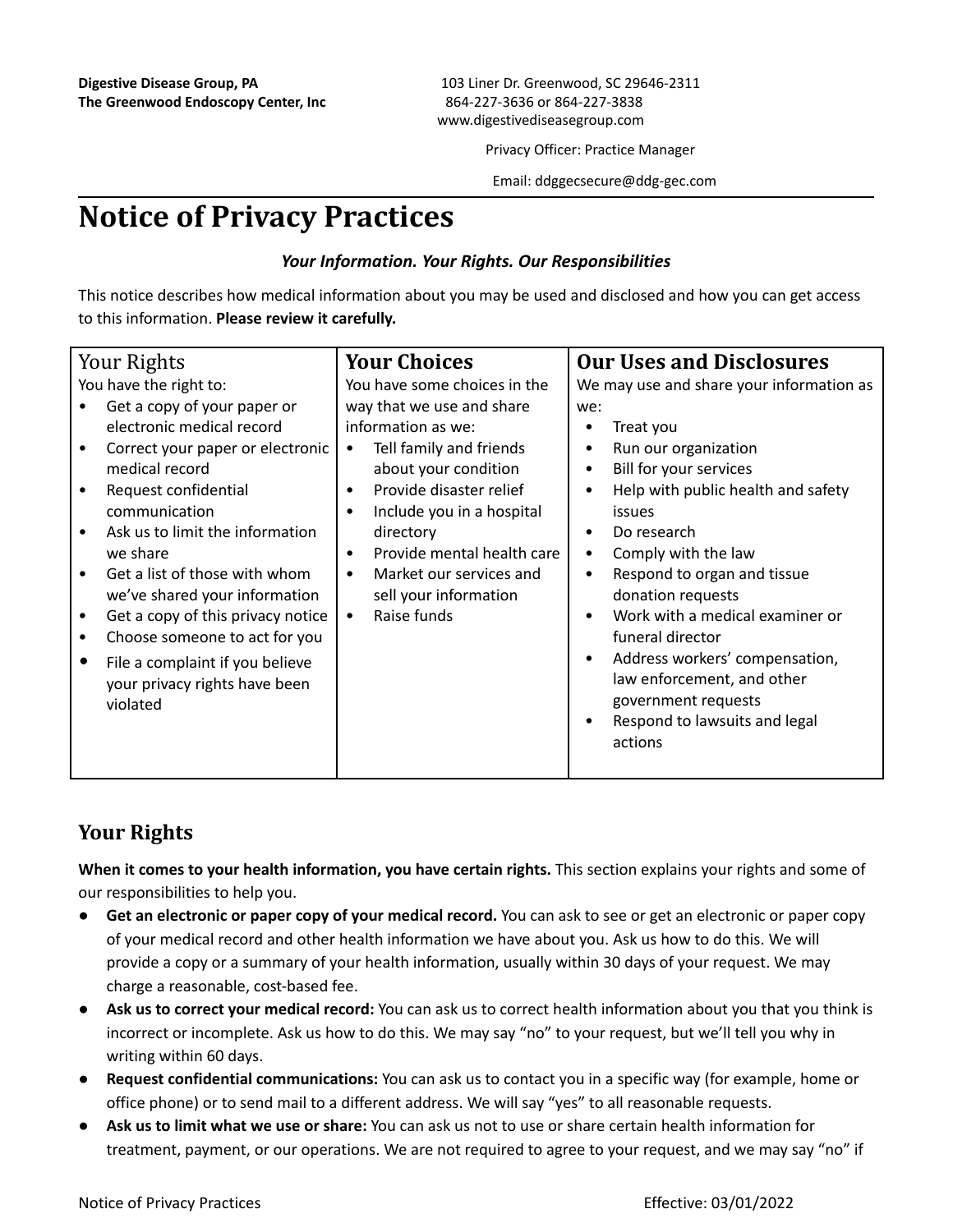it would affect your care. If you pay for a service or health care item out-of-pocket in full, you can ask us not to share that information for the purpose of payment or our operations with your health insurer. We will say "yes" unless a law requires us to share that information.

- **Get a list of those with whom we've shared information:** You can ask for a list (accounting) of the times we've shared your health information for six years prior to the date you ask, who we shared it with, and why. We will include all the disclosures except for those about treatment, payment, and health care operations, and certain other disclosures (such as any you asked us to make). We'll provide one accounting a year for free but will charge a reasonable, cost-based fee if you ask for another one within 12 months.
- **Get a copy of this privacy notice:** You can ask for a paper copy of this notice at any time, even if you have agreed to receive the notice electronically. We will provide you with a paper copy promptly.
- **Choose someone to act for you:** If you have given someone medical power of attorney or if someone is your legal guardian, that person can exercise your rights and make choices about your health information. We will make sure the person has this authority and can act for you before we take any action.
- **File a complaint if you feel your rights are violated:** You can complain if you feel we have violated your rights by contacting us using the information on page 1. You can file a complaint with the U.S. Department of Health and Human Services Office for Civil Rights by sending a letter to 200 Independence Avenue, S.W., Washington, D.C. 20201, calling 1-877-696-6775, or visiting **[www.hhs.gov/ocr/privacy/hipaa/complaints/](http://www.hhs.gov/ocr/privacy/hipaa/complaints/).** We will not retaliate against you for filing a complaint.

## **Your Choices**

**For certain health information, you can tell us your choices about what we share.** If you have a clear preference for how we share your information in the situations described below, talk to us. Tell us what you want us to do, and we will follow your instructions.

In these cases, you have both the right and choice to tell us to:

- Share information with your family, close friends, or others involved in your care
- Share information in a disaster relief situation
- Include your information in a hospital directory

If you are not able to tell us your preference, for example if you are unconscious, we may go ahead and share your information if we believe it is in your best interest. We may also share your information when needed to *lessen a serious and imminent threat to health or safety.*

In these cases, we never share your information unless you give us written permission:

- Marketing purposes
- Sale of your information
- Most sharing of psychotherapy notes

In the case of fundraising:

• We may contact you for fundraising efforts, but you can tell us not to contact you again.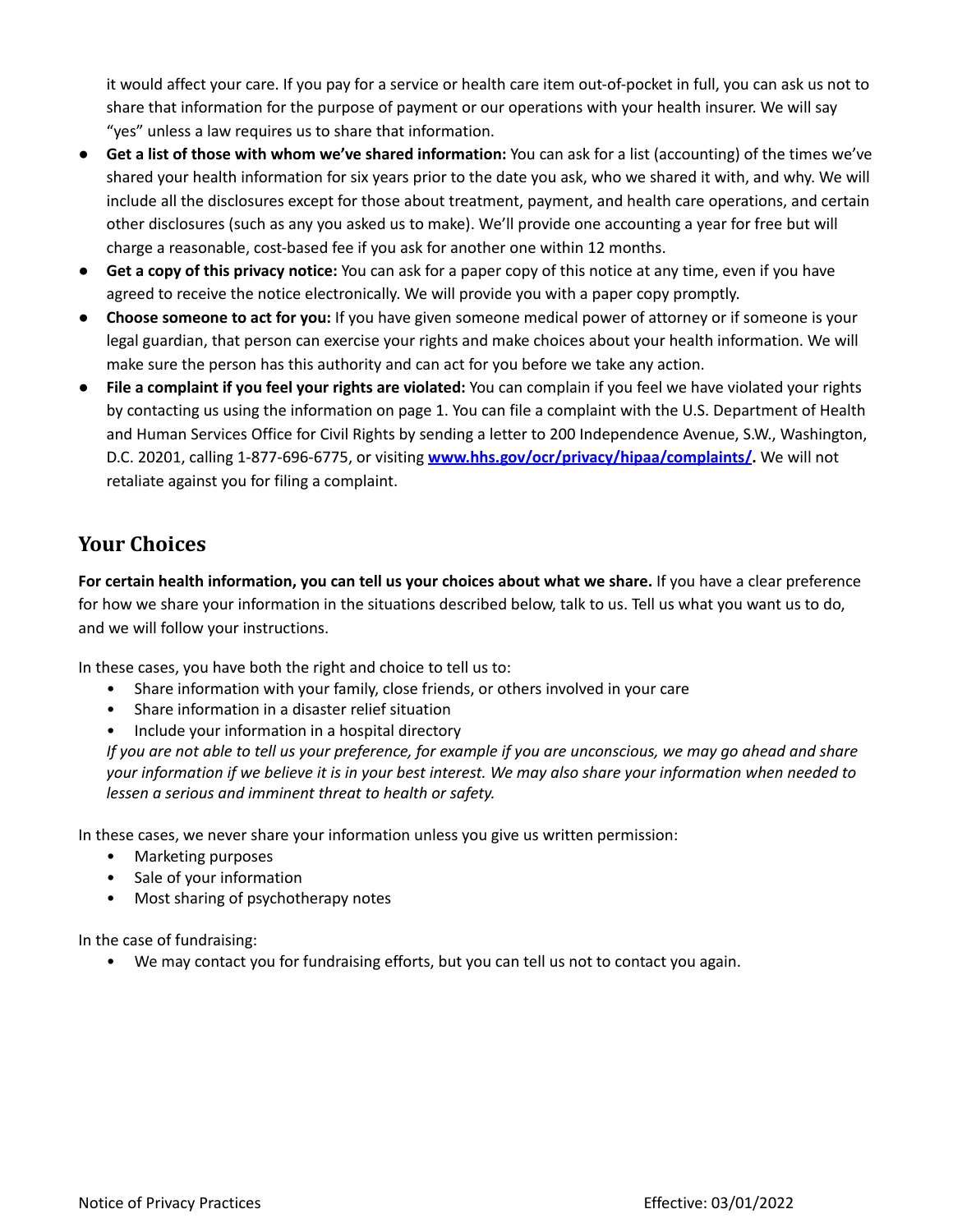# **Our Uses and Disclosures**

## **How do we typically use or share your health information?**

We typically use or share your health information in the following ways.

**Treat you:** We can use your health information and share it with other professionals who are treating you. *Example: A doctor treating you for an injury asks another doctor about your overall health condition.* **Run our organization:** We can use and share your health information to run our practice, improve your care, and contact you when necessary. *Example: We use health information about you to manage your treatment and services.*

**Bill for your services:** We can use and share your health information to bill and get payment from health plans or other entities. Example: We give information about you to your health insurance plan so it will pay for your *services.*

#### How else can we use or share your health information?

We are allowed or required to share your information in other ways – usually in ways that contribute to the public good, such as public health and research. We have to meet many conditions in the law before we can share your information for these purposes. For more information see:

[www.hhs.gov/ocr/privacy/hipaa/understanding/consumers/index.html](http://www.hhs.gov/ocr/privacy/hipaa/understanding/consumers/index.html)**.**

**Help with public health and safety issues:** We can share health information about you for certain situations such as:

- Preventing disease
- Helping with product recalls
- Reporting adverse reactions to medications
- Reporting suspected abuse, neglect, or domestic violence
- Preventing or reducing a serious threat to anyone's health or safety

**Do research:** We can use or share your information for health research.

**Comply with the law:** We will share information about you if state or federal laws require it, including with the Department of Health and Human Services if it wants to see that we're complying with federal privacy law. **Respond to organ and tissue donation requests:** We can share health information about you with organ procurement organizations.

**Work with a medical examiner or funeral director:** We can share health information with a coroner, medical examiner, or funeral director when an individual dies.

**Address workers' compensation, law enforcement, and other government requests:** We can use or share health information about you:

- For workers' compensation claims
- For law enforcement purposes or with a law enforcement official
- With health oversight agencies for activities authorized by law
- For special government functions such as military, national security, and presidential protective services

**Respond to lawsuits and legal actions:** We can share health information about you in response to a court or administrative order, or in response to a subpoena.